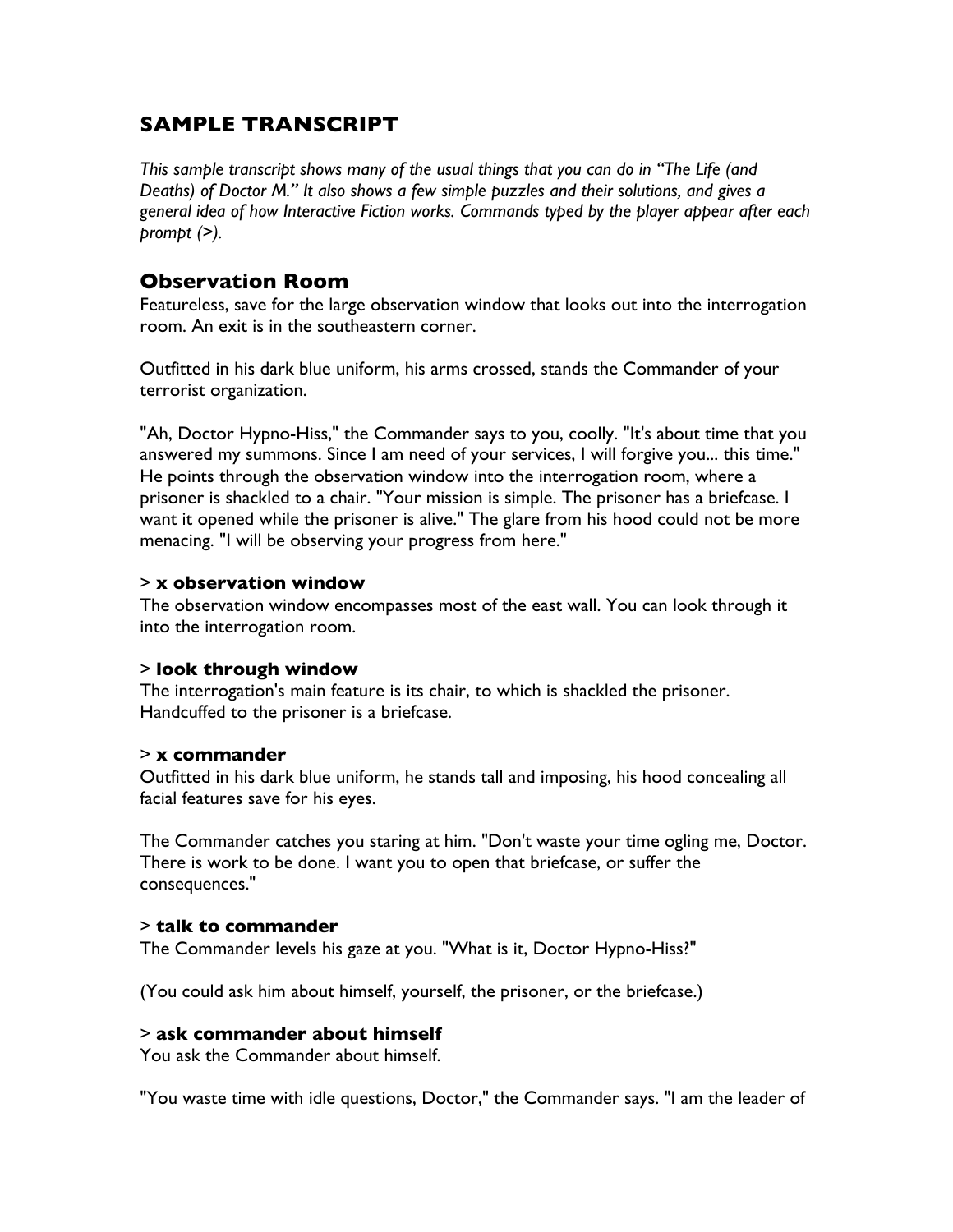the world's most feared terrorist organization, and I do not suffer fools gladly."

# > **ask commander about me**

You ask the Commander about yourself.

"You are Doctor Hypno-Hiss," the Commander says, "a scientist whose unorthodox methods are not appreciated by the scientific community. And so you came to me for employment. Your specialty is extracting information from your... subjects... and not damaging them in the process."

# > **topics**

You could ask him about himself, yourself, the prisoner, or the briefcase.

# > **a prisoner**

You ask the Commander about the prisoner.

"Code-named 'Gunn'," the Commander practically spits. "He and his team of elite soldiers have interfered with my plans one too many times. Our forces captured him not far from here with that briefcase cuffed to his hands."

# > **a briefcase**

You ask the Commander about the briefcase.

"I am certain that briefcase contains physical documents and electronic files that detail every aspect of our organization," the Commander hisses. "To put it simply, Doctor, I believe there is a traitor amongst us, someone who delivered that briefcase to him. Open the briefcase, and we may learn who the traitor is."

(You could ask him about himself, yourself, the prisoner, the briefcase, or the traitor.)

# > **a traitor**

You ask the Commander about the traitor.

The Commander clenches a fist and his eyes narrow beneath the holes of his hood. "Whoever this traitor is, he will be certain to suffer my wrath."

# > **bye**

When you wish him farewell, the Commander stares at you in disgust. "Don't waste our time with pleasantries," he snarls.

# > **se**

# **Underground Lair**

One of the many monotonous hallways that make up your organization's underground lair. It continues east and west, with entrances to the interrogation room to the northeast, and the observation room to the northwest. Exit from the underground lair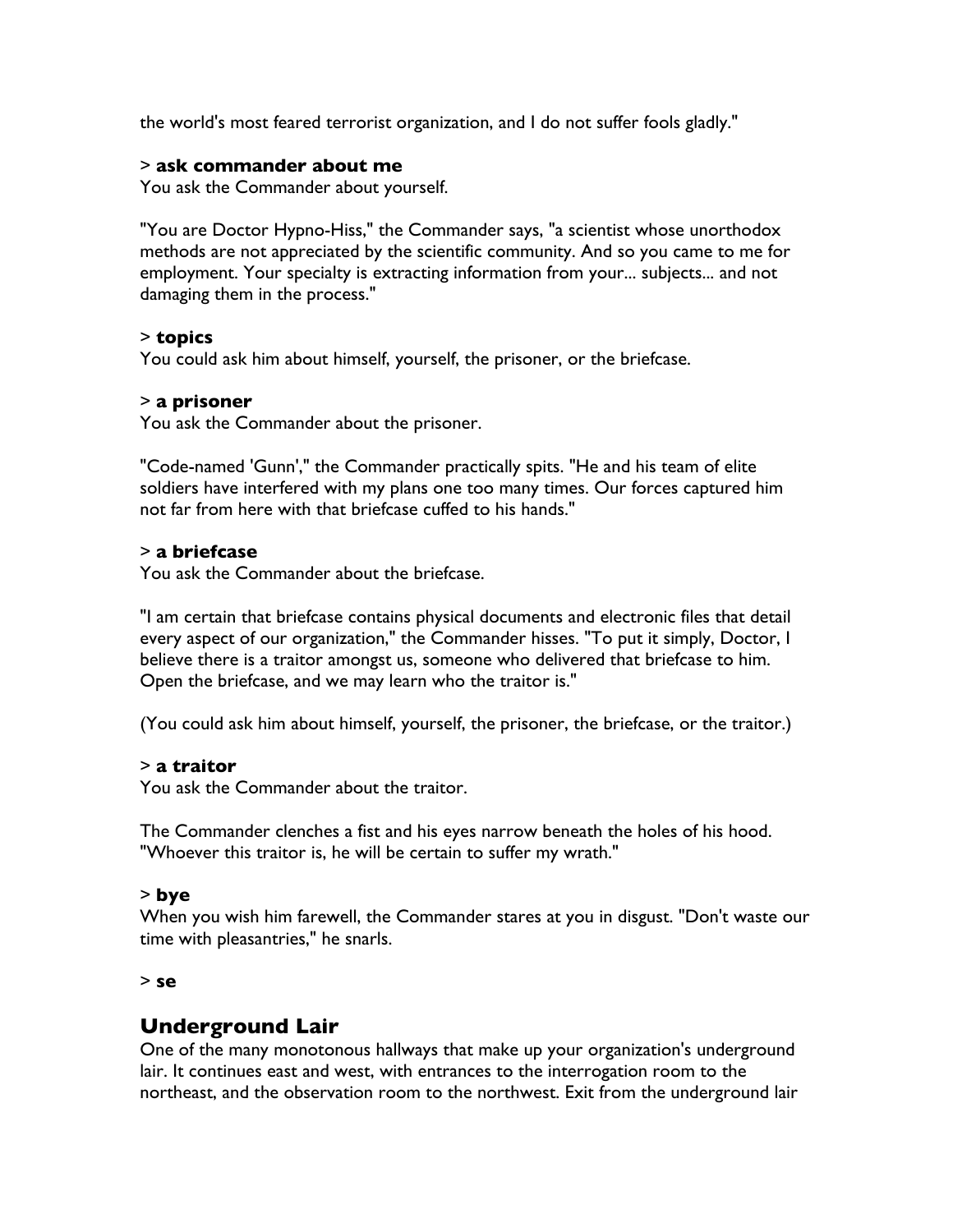can be found to the south.

# > **inventory**

You are carrying a medical case. You are wearing your pendant, your dastardly monocle, and your uniform.

## > **x medical case**

A small, black case in which you carry your... "medical"... supplies. The case is currently closed.

#### > **open case**

You open the medical case, revealing a syringe and a vial.

#### > **x vial**

This is a small vial of your homemade truth serum, which you manufacture, in part, from the venom of certain kinds of snakes. A very potent concoction. The vial is closed.

# > **x syringe**

A small syringe with a very nasty needle, a barrel, and a plunger. To use it, you simply insert it into a "patient."

> **ne**

# **Interrogation Room**

You stand within a square, sterile chamber with an exit to the southwest. An enormous mirror encompasses most of the west wall.

In the center of the chamber, illuminated by a harsh spotlight, sits... The Chair... a monstrous work of metal, shackled to which is your prisoner.

The prisoner raises his head and stares intently at you. "Doctor Hypno-Hiss, I presume. I was told you would be coming."

#### > **x prisoner**

Blond hair, blue eyes, athletic, and outfitted in a standard military uniform--a real hero... and the perfect portrayal of everything you loathe. The soldier's been roughed up a bit, but the bruises will heal and the bleeding will stop. Shouldn't impede what you need to do.

# > **x handcuffs**

Seemingly impenetrable handcuffs that attach the briefcase to your prisoner.

#### > **x briefcase**

A simple, leather briefcase handcuffed to the prisoner. It is currently closed and secured by an intricate lock.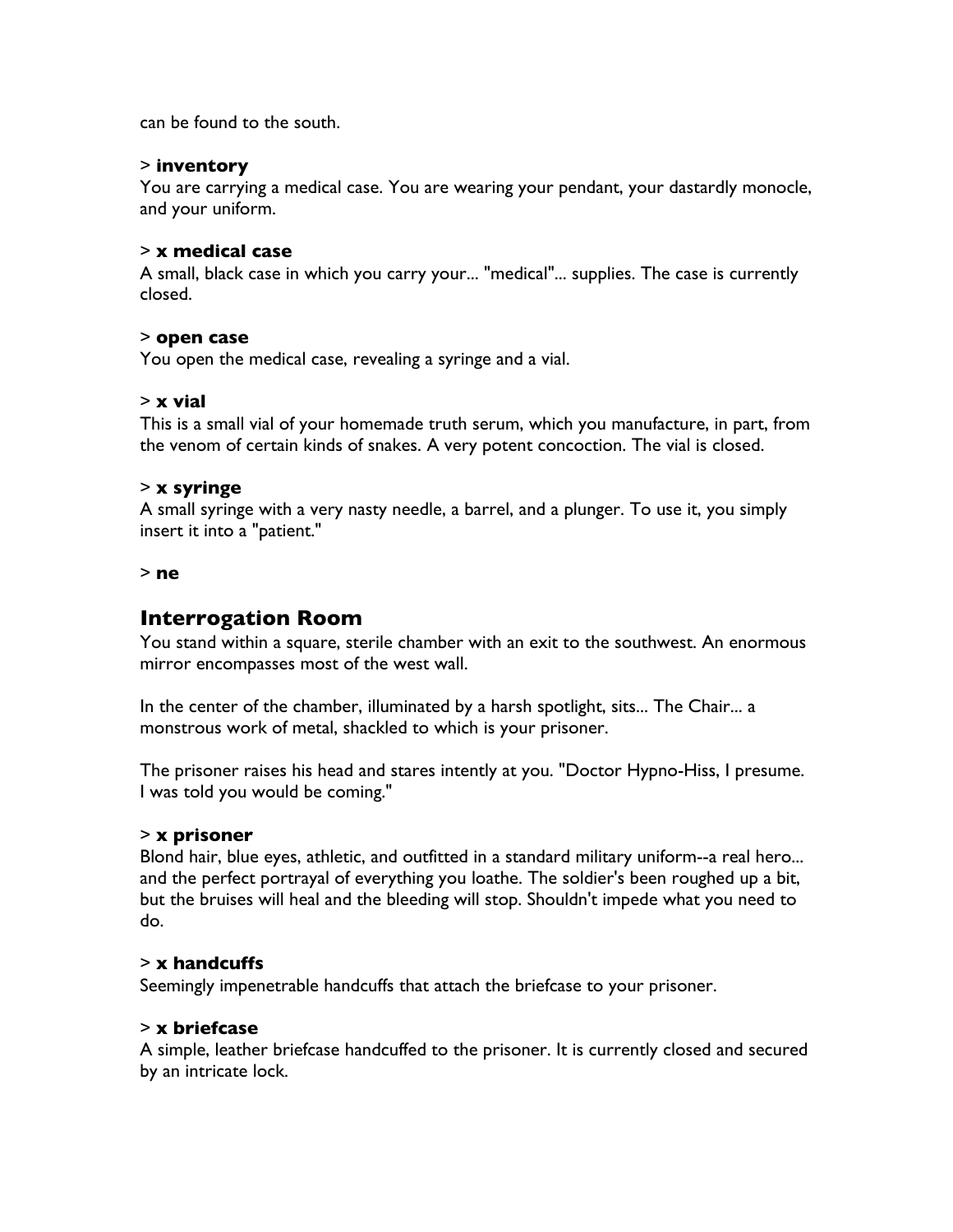# > **x lock**

It seems to consist of a pad and hole with a small crystal in it.

#### > **open briefcase**

The briefcase is securely locked.

"Good luck with that," the soldier smirks.

## > **prisoner, open briefcase**

"I don't think so," says the soldier. "You'll have to do better than your worst to make me help you open the briefcase."

# > **talk to prisoner**

You are already talking to the prisoner.

#### > **topics**

You could ask him about himself, yourself, the briefcase, or the traitor.

#### > **ask prisoner about himself**

You ask the prisoner about himself.

"Why don't you ask your little Commander about me?" the prisoner says with an impassive grin. "He and I have duked it out on many occasion."

# > **a myself**

You ask the prisoner about yourself.

"The infamous Doctor Hypno-Hiss. I don't believe we have had the pleasure of meeting in person before today." The prisoner smiles ruefully. "And it's certainly not a pleasure now."

## > **a briefcase**

You ask the prisoner about the briefcase.

"I don't know what's in it," the solider says, stoically, "nor do I know how to open it."

#### > **a traitor**

You ask the prisoner about the traitor.

"Even if I knew who the traitor in your organization was, I wouldn't tell you to save my life," the solider says, adamantly.

#### > **open vial**

You open the vial, revealing some truth serum.

# > **pour serum in syringe**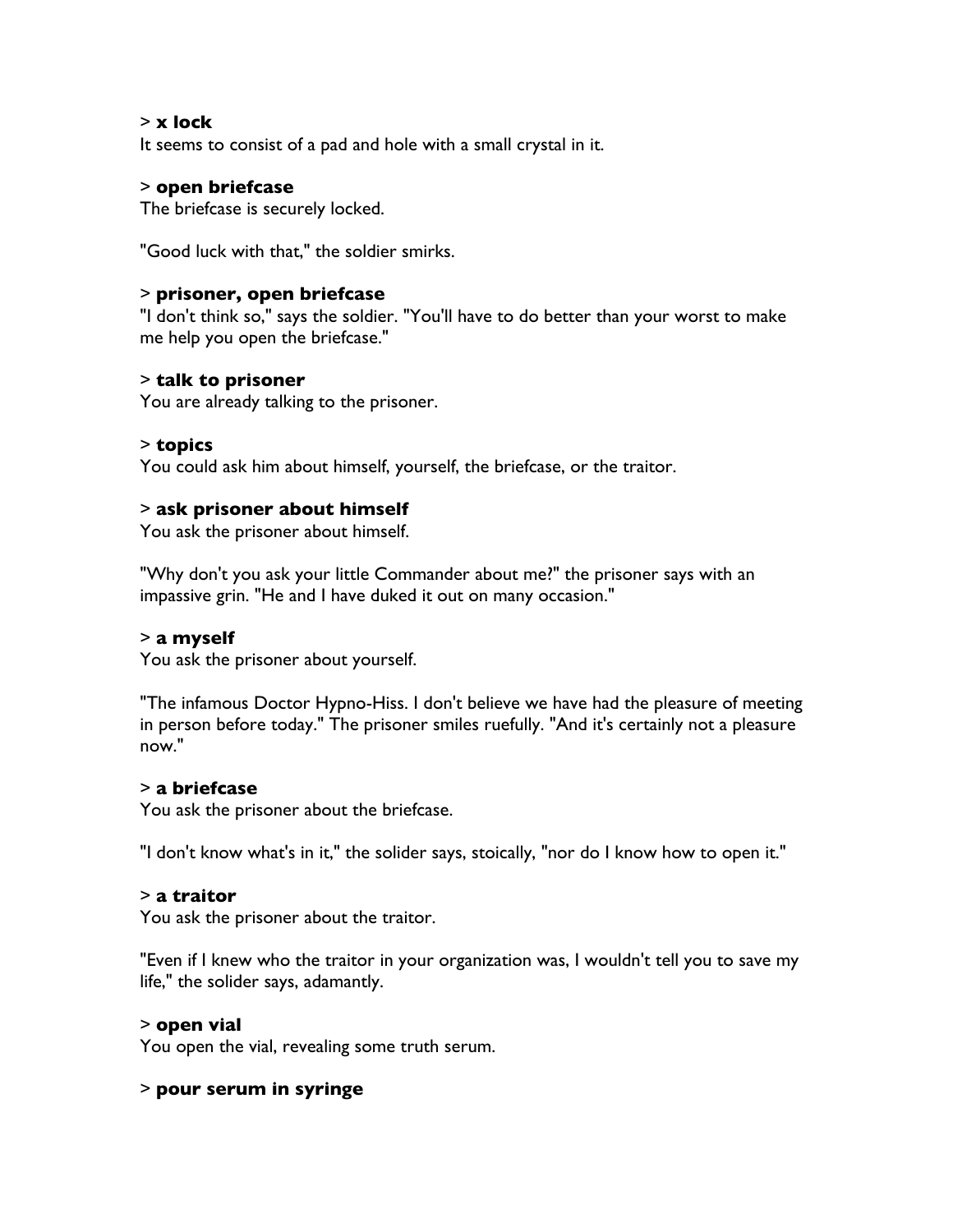You delicately pour some serum into the syringe.

# > **insert syringe into prisoner**

You jab the syringe into the prisoner's forearm and depress the plunger. The prisoner doesn't even wince. "You'll have to do better than that to make me talk," says the soldier.

## > **wait**

Time passes.

Despite his best efforts, the soldier's head nods. His eyes glaze, and his pupils widen. Excellent. The truth serum is taking effect.

# > **a himself**

You ask the prisoner about himself.

As if programmed to do so, the prisoner rattles off his information. "Name: Joe, Gregory I. Rank: Sergeant. Serial Number: RA213757794. Codename: Gunn."

# > **a myself**

You ask the prisoner about yourself.

Without blinking, the prisoner stares up at you and says: "You're Doctor Hypno-Hiss, a scientist who was unable to cut it in the real world, so you turned your back on it. As far as I am concerned, you are a coward and a traitor." The prisoner shrugs, politely. "Sorry, that's just how I feel."

# > **a briefcase**

You ask the prisoner about the briefcase.

"I received it from an unknown source," the soldier says calmly. "It's secured by a combination biometric/photoelectric lock. First, I need to bypass the biometric lock by putting my thumb on the pad. Then you need to bypass the photoelectric lock by focusing some light on the crystal."

# > **prisoner, put thumb on pad**

"I may have to tell you the truth," says the soldier, languidly, "but I don't have to do what you command."

# > **i**

You are carrying a medical case. You are wearing your pendant, your dastardly monocle, and your uniform.

#### > **x pendant**

A gold chain with the symbol of your organization as the pendant. You use it to hypnotize your... "patients"... when extracting the truth from them.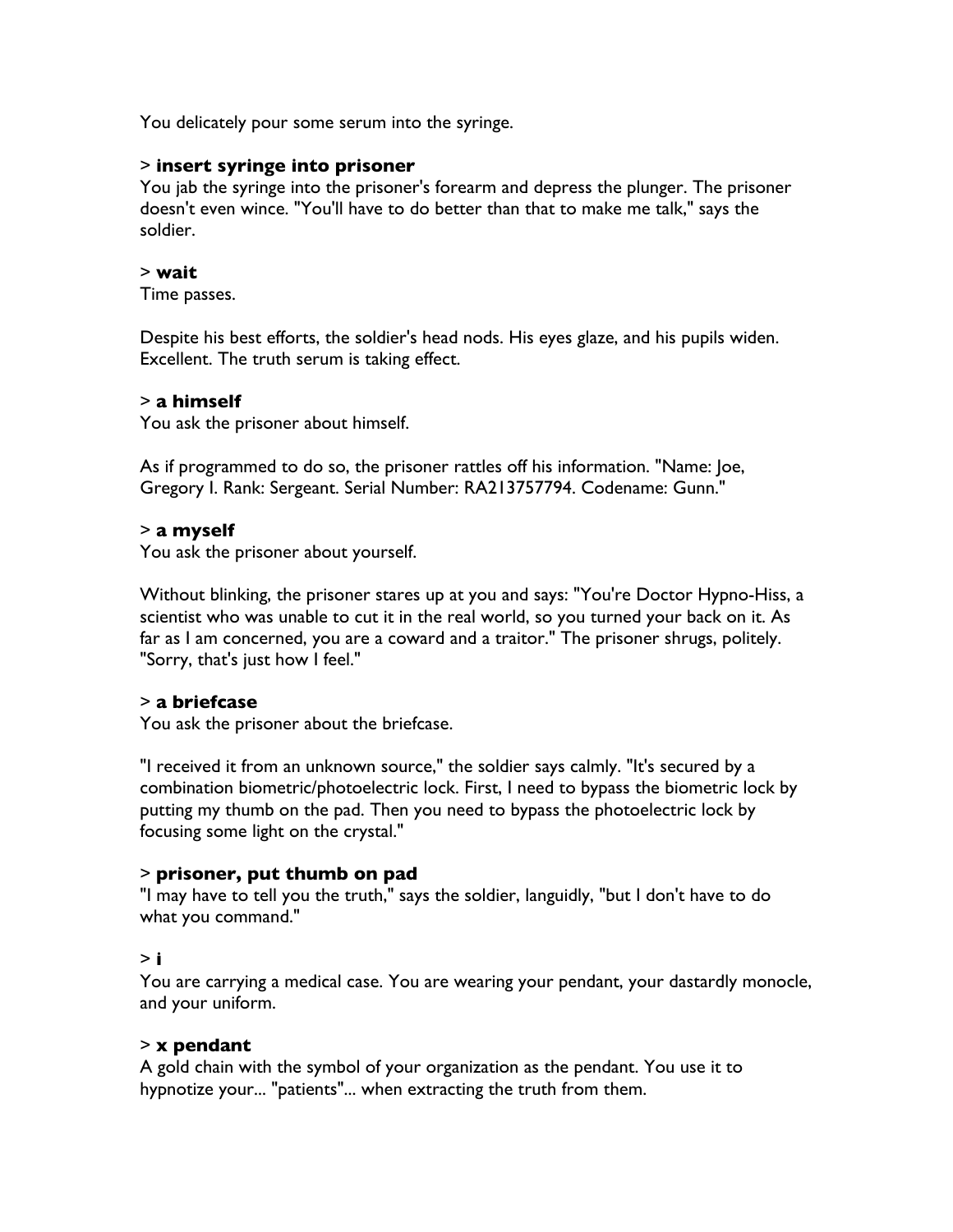# > **hypnotize prisoner with pendant**

The drowsy soldier follows the pendant with his eyes... back and forth... back and forth... Soon the soldier's eyes glaze over, and you are certain he is under your control.

# > **prisoner, put thumb on pad**

The prisoner obediently places his thumb on the lock pad. You here a series of beeps and a click... though the briefcase still does not open.

# > **open briefcase**

The briefcase is securely locked.

# > **l**

# **Interrogation Room**

You stand within a square, sterile chamber with an exit to the southwest. An enormous mirror encompasses most of the west wall.

In the center of the chamber, illuminated by a harsh spotlight, sits... The Chair... a monstrous work of metal, shackled to which is your prisoner.

# > **x spotlight**

A nasty, warm light that showers the interrogation chair.

# > **focus spotlight on crystal**

You need to be carrying something with which to focus the spotlight.

# > **i**

You are carrying a medical case. You are wearing your pendant, your dastardly monocle, and your uniform.

# > **remove monocle**

You take off your dastardly monocle.

# > **focus spotlight on crystal**

You hold your dastardly monocle in the spotlight. The lens intensifies some of the light into a single beam that you focus on the crystal within the briefcase lock. The crystal glows, there's a beep, and the briefcase swings open revealing dozens of paper documents and electronic pads.

A crack, followed by the crash of exploding glass causes you to swing around. Standing beyond the shattered observation window is the Commander. He holds a gun, its barrel still smoking from the shot that he fired to destroy the window.

"Thank you, Doctor Hypno-Hiss," he says, coolly. "I needed that briefcase open. When I closed it, I wasn't expecting to see it again."